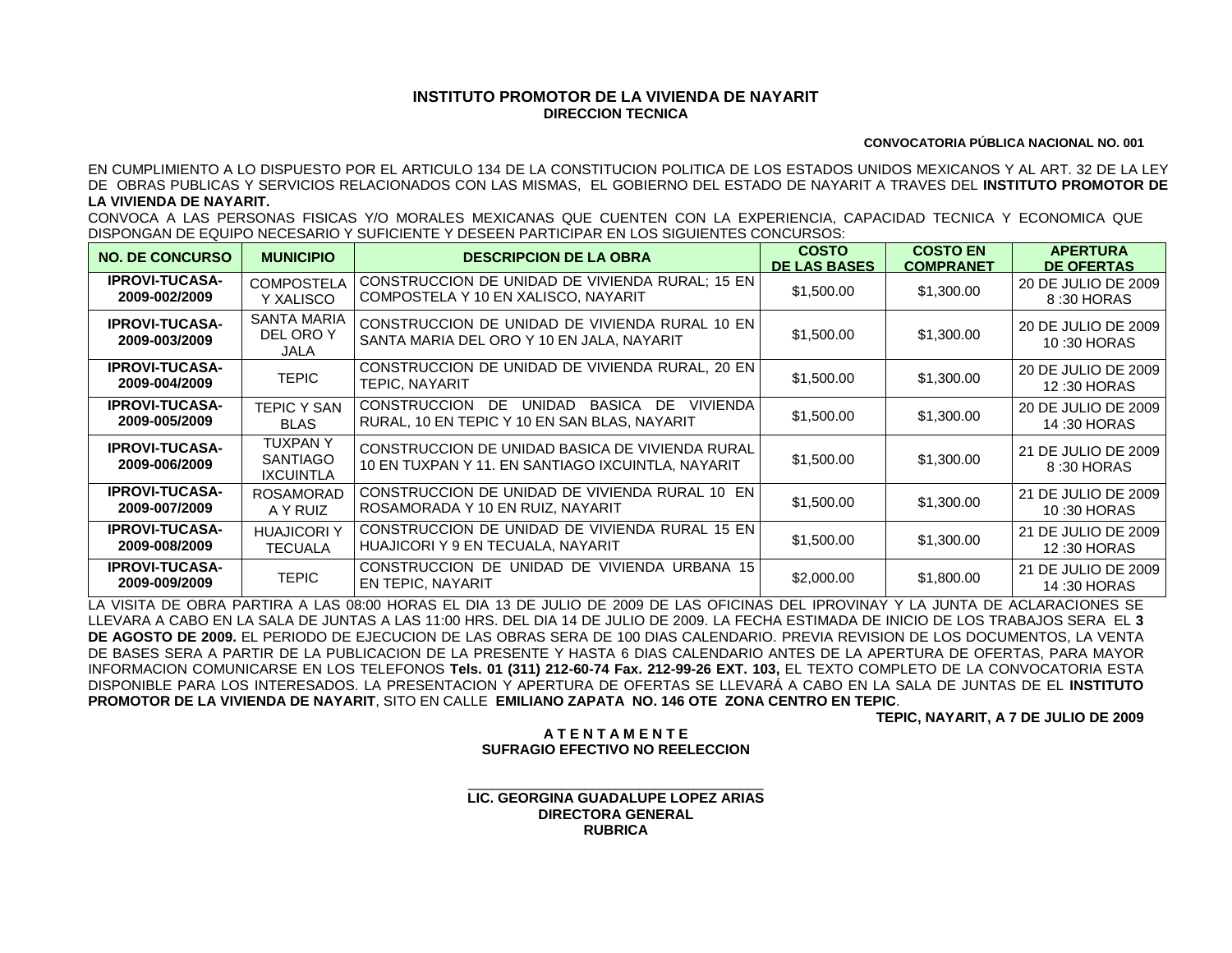## **INSTITUTO PROMOTOR DE VIVIENDA DE NAYARIT DIRECCION TECNICA**

EN CUMPLIMIENTO A LO DISPUESTO POR EL ARTICULO 134 DE LA CONSTITUCION POLITICA DE LOS ESTADOS UNIDOS MEXICANOS Y AL ARTICULO 32 DE LA LEY DE<br>OBRAS PUBLICAS Y SERVICIOS RELACIONADOS CON LAS MISMAS, EL GOBIERNO DEL ESTADO DE **DE NAYARIT.** 

# **C O N V O C A**

A LAS PERSONAS FISICAS Y/O MORALES MEXICANAS QUE CUENTEN CON LA EXPERIENCIA, CAPACIDAD TECNICA Y ECONOMICA QUE DISPONGAN DE EQUIPO<br>NECESARIO Y SUFICIENTE Y DESEEN PARTICIPAR EN LOS SIGUIENTES CONCURSOS:

|                                    | YEOEOANIO T OOI IOIENTE T DEOEEN FANTIOIFAN EN EOO OIOUIENTEO OONOONOOO. |                        |                                                                                                                                         |  |  |
|------------------------------------|--------------------------------------------------------------------------|------------------------|-----------------------------------------------------------------------------------------------------------------------------------------|--|--|
| <b>NO. DE CONCURSO</b>             | <b>MUNICIPIO</b>                                                         | <b>TIPO DE OBRA</b>    | <b>DESCRIPCION DE LA OBRA</b>                                                                                                           |  |  |
| <b>IPROVI-TUCASA-2009-002/2009</b> | <b>COMPOSTELA Y</b><br>XALISCO                                           | <b>VIVIENDA RURAL</b>  | CONSTRUCCION DE UNIDAD BASICA DE VIVIENDA RURAL TU CASA 2009; 15 U. B. V.<br>R. EN COMPOSTELA Y 10 U. B. V. R. EN XALISCO. NAYARIT      |  |  |
| <b>IPROVI-TUCASA-2009-003/2009</b> | SANTA MARIA DEL<br>ORO Y JALA                                            | <b>VIVIENDA RURAL</b>  | CONSTRUCCION DE UNIDAD BASICA DE VIVIENDA RURAL TU CASA 2009; 10 U.B. V.<br>R. EN SANTA MARIA DEL ORO Y 10 U.B. V.R. EN JALA, NAYARIT   |  |  |
| <b>IPROVI-TUCASA-2009-004/2009</b> | <b>TEPIC</b>                                                             | <b>VIVIENDA RURAL</b>  | CONSTRUCCION DE UNIDAD BASICA DE VIVIENDA RURAL TU CASA 2009; 20 U.B.V.<br>R. EN TEPIC. NAYARIT                                         |  |  |
| <b>IPROVI-TUCASA-2009-005/2009</b> | TEPIC Y SAN BLAS                                                         | <b>VIVIENDA RURAL</b>  | CONSTRUCCION DE UNIDAD BASICA DE VIVIENDA RURAL TU CASA 2009; 10 U.B.V.<br>R. EN TEPIC Y 10 U. B. V. R. EN SAN BLAS. NAYARIT            |  |  |
| <b>IPROVI-TUCASA-2009-006/2009</b> | TUXPAN Y SANTIAGO<br><b>IXCUINTLA</b>                                    | <b>VIVIENDA RURAL</b>  | CONSTRUCCION DE UNIDAD BASICA DE VIVIENDA RURAL TU CASA 2009; 10 U.B.V.<br>R. EN TUXPAN Y 11 U. B. V. R. EN SANTIAGO IXCUINTLA. NAYARIT |  |  |
| <b>IPROVI-TUCASA-2009-007/2009</b> | ROSAMORADA Y RUIZ                                                        | <b>VIVIENDA RURAL</b>  | CONSTRUCCION DE UNIDAD BASICA DE VIVIENDA RURAL TU CASA 2009; 10 U.B.V.<br>R. EN ROSAMORADA Y 10 U.B. V.R. EN RUIZ, NAYARIT             |  |  |
| <b>IPROVI-TUCASA-2009-008/2009</b> | <b>HUAJICORI Y</b><br><b>TECUALA</b>                                     | <b>VIVIENDA RURAL</b>  | CONSTRUCCION DE UNIDAD BASICA DE VIVIENDA RURAL TU CASA 2009; 15 U.B.V.<br>R. EN HUAJICORI Y 9 U. B. V. R. EN TECUALA, NAYARIT          |  |  |
| <b>IPROVI-TUCASA-2009-009/2009</b> | <b>TEPIC</b>                                                             | <b>VIVIENDA URBANA</b> | CONSTRUCCION DE UNIDAD BASICA DE VIVIENDA URBANA TU CASA 2009: 15 U. B.<br>V. U. EN TEPIC. NAYARIT                                      |  |  |

LOS RECURSOS TIENEN SU ORIGEN EN EL PROGRAMA **TU CASA 2009,** MEDIANTE OFICIO DE APROBACIÓN **No. AP-IC-FC-104/2009** DE FECHA **1 DE ABRIL DE 2009**, EMITIDOS POR LA **SECRETARIA DE PLANEACION.**

| <b>NO. DE CONCURSO</b>             | <b>COSTO</b><br><b>DE LAS BASES</b> | <b>COSTO</b><br><b>DE LAS BASES EN</b><br><b>COMPRANET</b> | <b>VISITA AL SITIO</b>            | <b>JUNTA DE</b><br><b>ACLARACIONES</b> | <b>APERTURA</b><br><b>DE OFERTAS</b> | <b>TIEMPO DE</b><br><b>EJECUCION</b> |
|------------------------------------|-------------------------------------|------------------------------------------------------------|-----------------------------------|----------------------------------------|--------------------------------------|--------------------------------------|
| IPROVI-TUCASA-2009-002/2009        | \$1,500.00                          | \$1,300.00                                                 | 13 DE JULIO DE 2009<br>8:00 HORAS | 14 DE JULIO DE 2009<br>11:00 HORAS     | 20 DE JULIO DE 2009<br>8:30 HORAS    | 100 DIAS<br>CALENDARIO               |
| IPROVI-TUCASA-2009-003/2009        | \$1,500.00                          | \$1,300.00                                                 | 13 DE JULIO DE 2009<br>8:00 HORAS | 14 DE JULIO DE 2009<br>11:00 HORAS     | 20 DE JULIO DE 2009<br>10:30 HORAS   | 100 DIAS<br>CALENDARIO               |
| <b>IPROVI-TUCASA-2009-004/2009</b> | \$1,500.00                          | \$1,300.00                                                 | 13 DE JULIO DE 2009<br>8:00 HORAS | 14 DE JULIO DE 2009<br>11:00 HORAS     | 20 DE JULIO DE 2009<br>12:30 HORAS   | 100 DIAS<br>CALENDARIO               |
| <b>IPROVI-TUCASA-2009-005/2009</b> | \$1,500.00                          | \$1,300.00                                                 | 13 DE JULIO DE 2009<br>8:00 HORAS | 14 DE JULIO DE 2009<br>11:00 HORAS     | 20 DE JULIO DE 2009<br>14:30 HORAS   | 100 DIAS<br>CALENDARIO               |
| <b>IPROVI-TUCASA-2009-006/2009</b> | \$1,500.00                          | \$1,300.00                                                 | 14 DE JULIO DE 2009<br>8:00 HORAS | 14 DE JULIO DE 2009<br>11:00 HORAS     | 21 DE JULIO DE 2009<br>8:30 HORAS    | 100 DIAS<br>CALENDARIO               |
| <b>IPROVI-TUCASA-2009-007/2009</b> | \$1,500.00                          | \$1,300.00                                                 | 14 DE JULIO DE 2009<br>8:00 HORAS | 14 DE JULIO DE 2009<br>11:00 HORAS     | 21 DE JULIO DE 2009<br>10:30 HORAS   | 100 DIAS<br>CALENDARIO               |
| <b>IPROVI-TUCASA-2009-008/2009</b> | \$1,500.00                          | \$1,300.00                                                 | 14 DE JULIO DE 2009<br>8:00 HORAS | 14 DE JULIO DE 2009<br>11:00 HORAS     | 21 DE JULIO DE 2009<br>12:30 HORAS   | 100 DIAS<br>CALENDARIO               |
| <b>IPROVI-TUCASA-2009-009/2009</b> | \$2,000,00                          | \$1,800.00                                                 | 14 DE JULIO DE 2009<br>8:00 HORAS | 14 DE JULIO DE 2009<br>11:00 HORAS     | 21 DE JULIO DE 2009<br>14:30 HORAS   | 100 DIAS<br>CALENDARIO               |

EL COSTO DE LA DOCUMENTACION DEBERA SER CUBIERTO EN EFECTIVO. PAGADEROS EN LA DIRECCION DE ADMINISTRACION Y FINANZAS DEL IPROVINAY,<br>REALIZANDO SU PAGO EN EFECTIVO DE 9:00 A LAS 14:00 HORAS. EN COMPRANETE MEDIANTE LOS RECIB

LA FECHA ESTIMADA DE INICIO DE LOS TRABAJOS SERA EL **3 DE AGOSTO DE 2009.** 

PREVIA REVISION DE LOS DOCUMENTOS, LA VENTA DE BASES SERA A PARTIR DE LA PUBLICACION DE LA PRESENTE Y HASTA 6 DIAS NATURALES PREVIOS<br>DE LA APERTURA TECNICA, EN LAS **OFICINAS DE INSTITUTO PROMOTOR DE LA VIVIENDA DE NAYARIT,** 

LA PRESENTACION Y APERTURA DE OFERTAS SE LLEVARÁN A CABO EN LA SALA DE JUNTAS DE EL **INSTITUTO PROMOTOR DE LA VIVIENDA DE NAYARIT**, SITO EN CALLE **EMILIANO ZAPATA NO. 146 OTE ZONA CENTRO EN TEPIC**.

PARA LA VENTA DE BASES SE DEBERA PRESENTAR EL ORIGINAL Y COPIA DE LA SIGUIENTE DOCUMENTACION Y EN CASO DE SER NECESARIO OTORGAR LAS<br>FACILIDADES NECESARIAS PARA COMPROBAR SU VERACIDAD.

- 1. SOLICITUD DE INSCRIPCION POR ESCRITO, DIRIGIDA A LA TITULAR DEL **INSTITUTO PROMOTOR DE LA VIVIENDA DE NAYARIT**, CON LOS DATOS<br>BASICOS DE LA LICITACION, INDICANDO QUE OTORGARA LAS FACILIDADES NECESARIAS PARA COMPROBAR LA
- 2. ORIGINAL Y COPIA DEL ACTA CONSTITUTIVA DE LA EMPRESA CON LAS MODIFICACIONES, EN SU CASO, SEGUN SU NATURALEZA JURIDICA Y DE<br>LOS PODERES DE LOS REPRESENTANTES DE LA MISMA O ACTA DE NACIMIENTO EN EL CASO DE SER PERSONA FÍS
- 3. DOCUMENTACION QUE COMPRUEBE EL CAPITAL CONTABLE DE \$750,000.00, EL CUAL DEBERA DE ACREDITARSE CON LA DECLARACION ANUAL<br>DEL EJERCICIO FISCAL INMEDIATO ANTERIOR Y BALANCE GENERAL CONTABLE ACTUALIZADO (NO MAYOR A SEIS MESE
- 4. DOCUMENTACION QUE ACREDITE SU EXPERIENCIA O CAPACIDAD TECNICA PARA LA CONSTRUCCION DE OBRAS SIMILARES, SENALANDO<br>DIRECCION Y NUMERO TELEFONICO DE LOS PROPIETARIOS Y/O INSTITUCIONES PUBLICAS A LAS QUE SE LE HAYA EJECUTAD
- 5. DECLARACION POR ESCRITO BAJO PROPUESTA DE DECIR VERDAD, QUE EL LICITANTE NO SE ENCUENTRA EN LOS SUPUESTOS QUE ESTABLECE EL ARTICULO No. 51 DE LA LEY DE OBRAS PUBLICAS Y SERVICIOS RELACIONADOS CON LAS MISMAS.
- 6. EN CASO DE ESTAR INSCRITO EN EL PADRÓN DE CONTRATISTAS 2009 PRESENTAR COPIA DE SU REGISTRO Y LO SEÑALADO EN EL PUNTO NUMERO UNO Y CINCO.

PARA EL INICIO DE LOS TRABAJOS SE OTORGARA UN ANTICIPO DEL 30 % DE LA ASIGNACION APROBADA.

NO SE PERMITIRA LA SUBCONTRATACION DE NINGUNA PARTE DE LA OBRA. NO SE RECIBIRAN PROPUESTAS POR MEDIOS DE COMUNICACIÓN ELECTRONICA.

CUALQUIER PERSONA PODRA ASISTIR A LOS DIFERENTES ACTOS DE LA LICITACION EN CALIDAD DE OBSERVADOR.<br>NINGUNA DE LAS CONDICIONES CONTENIDAS EN LAS BASES DE LA LICITACION, ASI COMO LAS PROPOSICIONES PRESENTADAS POR LOS LICITANT

PODRAN SER NEGOCIADAS.<br>LAS OFERTAS SE PRESENTARAN EN IDIOMA ESPAÑOL Y EN MONEDA NACIONAL.<br>EL CONTRATO RESPECTIVO SE LE ASIGNARA A LA PROPUESTA QUE DE ENTRE LOS LICITANTES REUNA LAS CONDICIONES LEGALES, TECNICAS Y<br>EL CONTRA

**NOTA:** POR RAZONES DE URGENCIA JUSTIFICADA Y SIN TENER POR OBJETO LIMITAR EL NUMERO DE PARTICIPANTES, SE REDUCE EL PLAZO PARA LA<br>PRESENTACION DE LAS PROPOSICIONES SEGÚN OFICIO DE AUTORIZACIÓN DE FECHA **15 DE JUNIO DE 2009** INSTITUTO PROMOTOR DE LA VIVIENDA DE NAYARIT.

#### **A T E N T A M E N T E SUFRAGIO EFECTIVO NO REELECCION**

**TEPIC, NAYARIT, A 7 DE JULIO DE 2009**

\_\_\_\_\_\_\_\_\_\_\_\_\_\_\_\_\_\_\_\_\_\_\_\_\_\_\_\_\_\_\_\_\_\_\_\_\_\_ **LIC. GEORGINA GUADALUPE LOPEZ ARIAS DIRECTORA GENERAL RUBRICA**